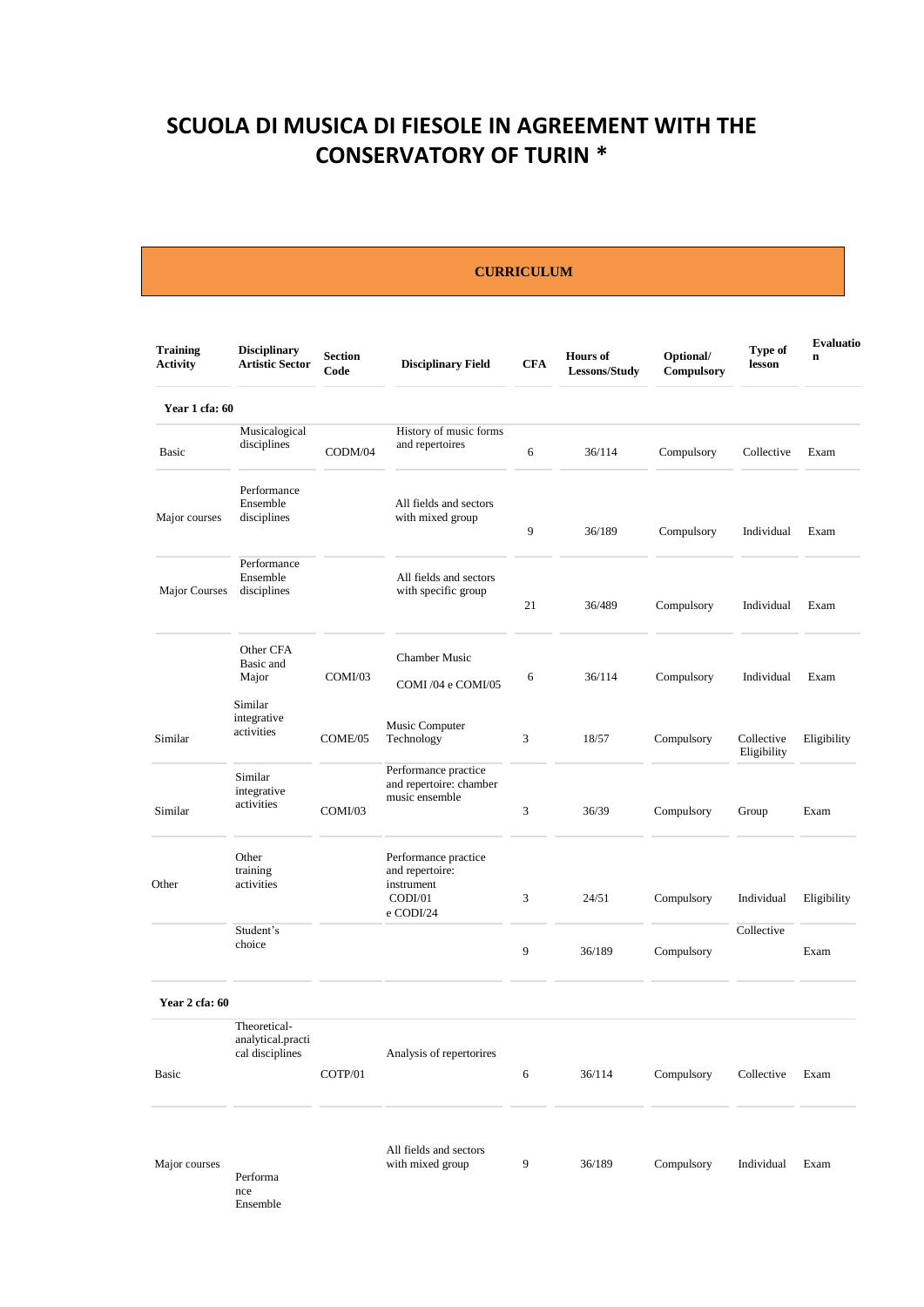|               | discipline<br>${\bf S}$                  |         |                                                  |    |    |        |            |            |             |
|---------------|------------------------------------------|---------|--------------------------------------------------|----|----|--------|------------|------------|-------------|
| Major courses | Performance<br>Ensemble<br>disciplines   |         | All fields and sectors<br>with specific group    | 21 |    | 36/489 | Compulsory | Individual | Exam        |
|               | <b>Further CFA</b><br>Basic and<br>Major | COMI/03 | Chamber Music and                                |    |    | 36/114 |            | Individual | Exam        |
|               | courses                                  |         | COMI/04 e COMI/05                                |    | 6  |        | Compulsory |            |             |
|               | Other training                           |         | Law and legislation of<br>live music             |    |    |        |            |            |             |
| Similar       | activities                               | COCM/01 |                                                  |    | 3  | 18/57  | Compulsory | Collective | Eligibility |
|               | student's choice                         |         |                                                  |    | 3  | 18/57  | Compulsory | Collective | Exam        |
|               | Final Exam                               | COMI/03 | Chamber Music for<br>COMI/03,COMI/04,<br>COMI/05 |    | 12 | 32/268 | Compulsory | Individual | Exam        |

#### **Summary**

| <b>Basic Activities</b>               |    |
|---------------------------------------|----|
| <b>Major Activities</b>               | 60 |
| Further CFA Basic and<br>Major        | 12 |
| Integrative and similar<br>activities | 9  |
| Knowledge of foreign<br>Language      | 0  |
| <b>Final Exam</b>                     | 12 |
| Further training activities           | 3  |
| Student's Choice                      | 12 |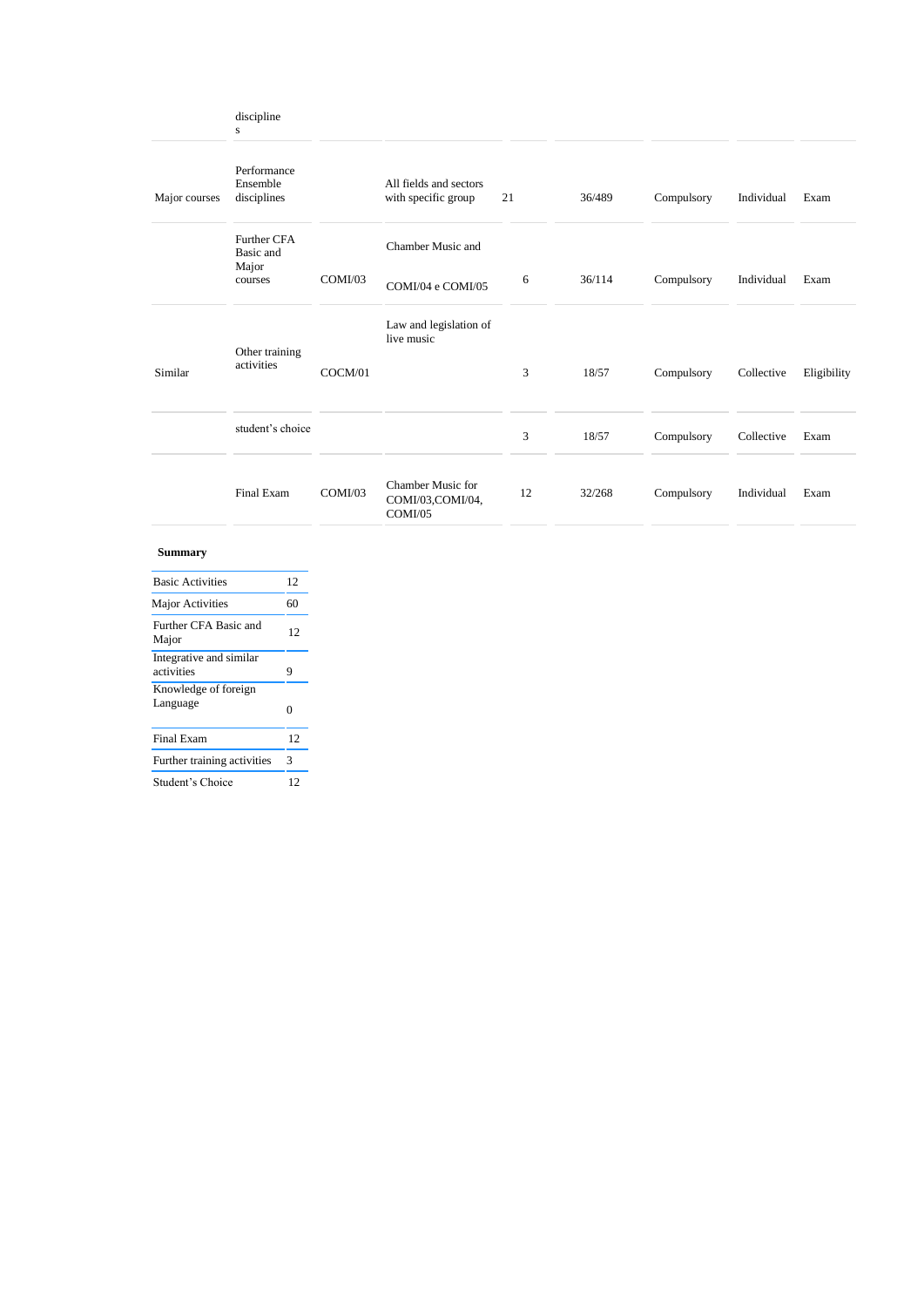| Courses                                                           | ECTS per semester |                |                  |                |  |  |
|-------------------------------------------------------------------|-------------------|----------------|------------------|----------------|--|--|
|                                                                   | $\,1$             | $2*$           | 3                | $\overline{4}$ |  |  |
|                                                                   |                   |                |                  |                |  |  |
| History of music forms and<br>repertoires                         | 6                 |                |                  |                |  |  |
| Performance Ensemble<br>disciplines                               | 12                | 18             | 18               | 12             |  |  |
| Chamber music COMI/04 e<br>COMI/05                                | 3                 | 3              | 6                |                |  |  |
| Music Computer Technology                                         | 3                 |                |                  |                |  |  |
| Performance practice and<br>repertoire: chamber music<br>ensemble | $\mathbf 1$       | $\overline{2}$ |                  |                |  |  |
| Performance practice and<br>repertoire: instrument                | $\overline{2}$    | $\mathbf{1}$   |                  |                |  |  |
| Students choice                                                   | 3                 | 6              | 3                |                |  |  |
| Analysis of repertoires                                           |                   |                | $\boldsymbol{0}$ | 6              |  |  |
| Law and legislation of live<br>music                              |                   |                | $\boldsymbol{0}$ | 3              |  |  |
| Final exam                                                        |                   |                | 3                | 9              |  |  |
| Sum:                                                              | 30                | 30             | 30               | 30             |  |  |

(ECTS credits must be distributed over the 4 semesters with 30 ECTS each semester)

\* Semester for incoming exchange students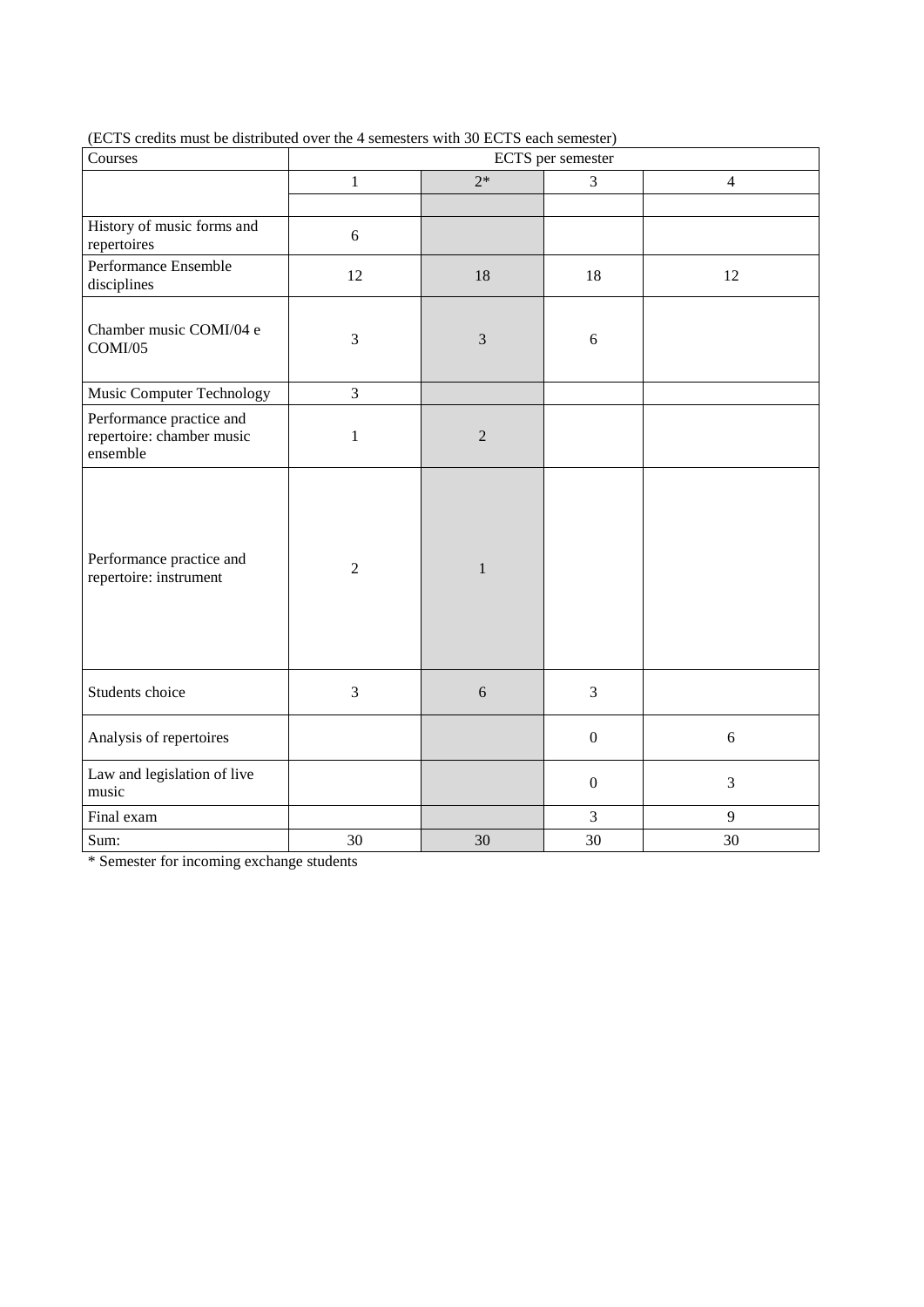#### **COURSE DESCRIPTIONS**

#### **1) ENSEMBLE MUSIC**

\*subjects in blue are relative to chamber music disciplines. They are complex due to the same complexity of the tables of the Ministry of Education. Content and objectives may be reported in a single description.

| Content    | The course is divided in:<br>a) lessons of 120 minutes<br>b) practice of improvisation elements<br>c) collaboration with composition department<br>d) lessons of musicologists and experts in the repertoire object of study                |
|------------|---------------------------------------------------------------------------------------------------------------------------------------------------------------------------------------------------------------------------------------------|
|            | e) collaboration with History of Music Department<br>The focus of the course is the practice of chamber music through an analytical study of the<br>chosen repertoire according to the artistic project of the ensemble.                    |
|            | An important part of the course is the preparing of the performance.                                                                                                                                                                        |
|            | Therefore there will be:<br>a) execution time at the end of the sessions. The group and individuals perform the repertoire<br>on which they worked in front of their colleagues and teachers                                                |
|            | b) Master I presentation of 50 minutes (including stage changes, no intermission) at the end of<br>the first year (May / June). Programme: to be chosen at the beginning of the first year and<br>must be connected to the research project |
|            | c) Final presentation of 90 minutes (including stage changes and 15-minute intermission).<br>Programme: to be chosen at the beginning of the second year and must be connected to the<br>research project                                   |
|            |                                                                                                                                                                                                                                             |
| Objectives | Advanced knowledge of the repertoire for training                                                                                                                                                                                           |
|            | Ability to play the contemporary repertoire                                                                                                                                                                                                 |
|            | Ability to create your own personal work                                                                                                                                                                                                    |
|            | Ability to face the audience and relate with it and are able to assess and evaluate                                                                                                                                                         |
|            | one's own performance                                                                                                                                                                                                                       |
|            | Advanced knowledge of performance practices<br>$\overline{\phantom{a}}$                                                                                                                                                                     |
|            | Advanced knowledge of performance technique relative to a precise repertoire and<br>precise period                                                                                                                                          |
|            | Ability to communicate and cooperate with colleagues                                                                                                                                                                                        |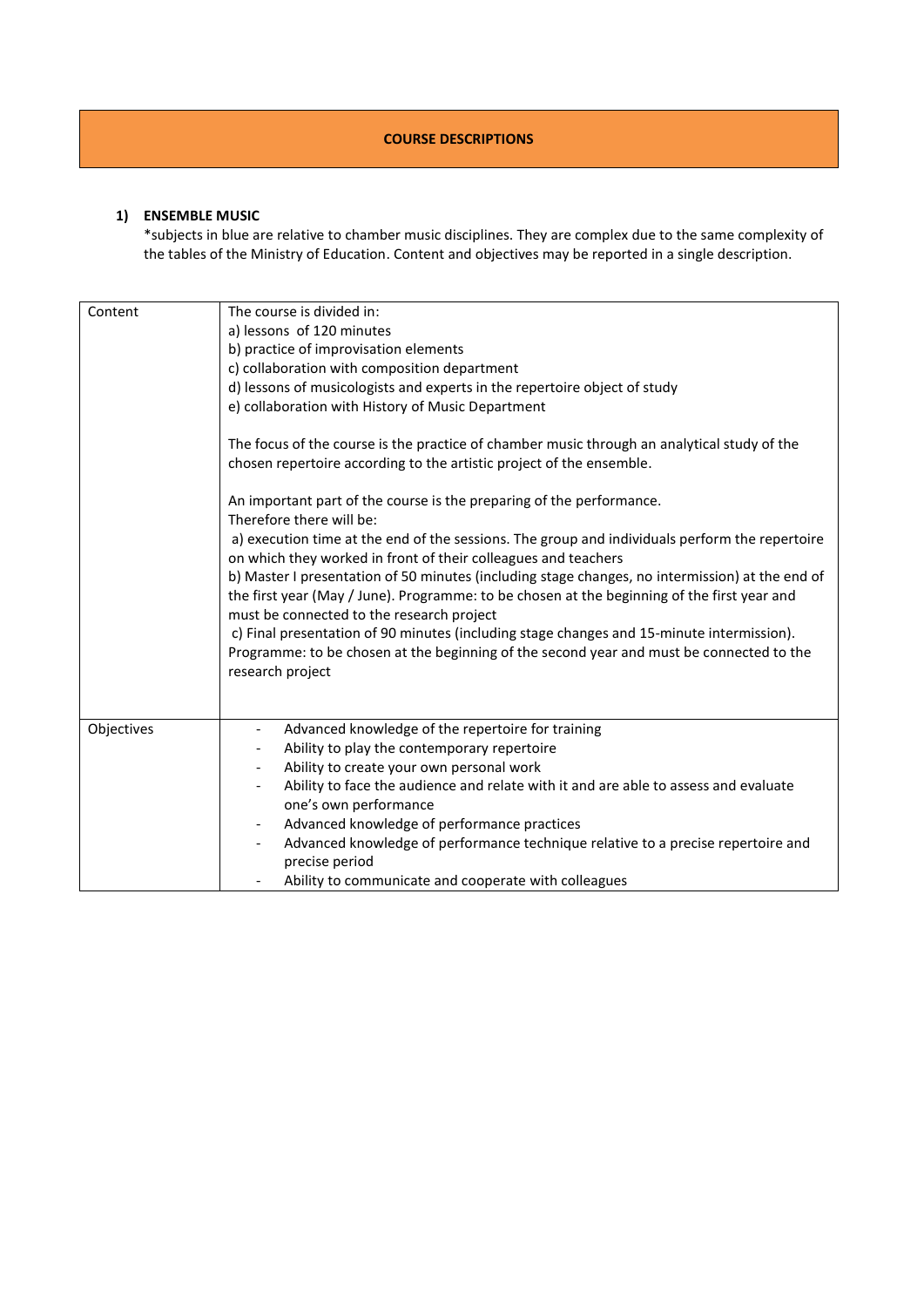| <b>Course Title</b> | <b>CHAMBER MUSIC</b>                                                                                                                                                                                                                                                                                                                                                                                                                                     |
|---------------------|----------------------------------------------------------------------------------------------------------------------------------------------------------------------------------------------------------------------------------------------------------------------------------------------------------------------------------------------------------------------------------------------------------------------------------------------------------|
| Content             |                                                                                                                                                                                                                                                                                                                                                                                                                                                          |
| <b>Objectives</b>   |                                                                                                                                                                                                                                                                                                                                                                                                                                                          |
| Literature          | Repertoire to be discussed with the chamber music coach                                                                                                                                                                                                                                                                                                                                                                                                  |
| Work form           | Ensemble lessons                                                                                                                                                                                                                                                                                                                                                                                                                                         |
| Assessment          | b) Master I presentation of 50 minutes (including stage changes, no intermission) at the end of<br>the first year (May / June). Programme: to be chosen at the beginning of the first year and<br>must be connected to the research project<br>c) Final presentation of 90 minutes (including stage changes and 15-minute intermission).<br>Programme: to be chosen at the beginning of the second year and must be connected to the<br>research project |
| Language            | Italian or English                                                                                                                                                                                                                                                                                                                                                                                                                                       |
| <b>Notes</b>        |                                                                                                                                                                                                                                                                                                                                                                                                                                                          |

| Course Title | <b>PERFORMANCE ENSEMBLE DISCIPLINES</b>                                                  |
|--------------|------------------------------------------------------------------------------------------|
| Content      |                                                                                          |
| Objectives   |                                                                                          |
| Literature   | Repertoire to be discussed with the chamber music coach                                  |
| Work form    | Ensemble lessons                                                                         |
| Assessment   | Final presentation of 90 minutes (including stage changes and 15-minute intermission).   |
|              | Programme: to be chosen at the beginning of the second year and must be connected to the |
|              | research project                                                                         |
| Language     | Italian or English                                                                       |
| <b>Notes</b> |                                                                                          |

| Course Title | <b>PERFORMANCE PRACTICE AND REPERTOIRE: CHAMBER MUSIC ENSEMBLE</b> |
|--------------|--------------------------------------------------------------------|
| Content      |                                                                    |
| Objectives   |                                                                    |
| Literature   | Repertoire to be discussed with the chamber music coach            |
| Work form    | Ensemble lessons                                                   |
| Assessment   | Final presentation of 30 minutes                                   |
| Language     | Italian or English                                                 |
| <b>Notes</b> |                                                                    |

| Course Title | <b>ANALYSIS OF THE REPERTOIRE</b>                                                                                                                                                                      |
|--------------|--------------------------------------------------------------------------------------------------------------------------------------------------------------------------------------------------------|
| Content      |                                                                                                                                                                                                        |
| Objectives   |                                                                                                                                                                                                        |
| Literature   | Repertoire to be discussed with the chamber music coach                                                                                                                                                |
| Work form    | Ensemble lessons                                                                                                                                                                                       |
| Assessment   | Final presentation of 90 minutes (including stage changes and 15-minute intermission).<br>Programme: to be chosen at the beginning of the second year and must be connected to the<br>research project |
| Language     | Italian or English                                                                                                                                                                                     |
| <b>Notes</b> |                                                                                                                                                                                                        |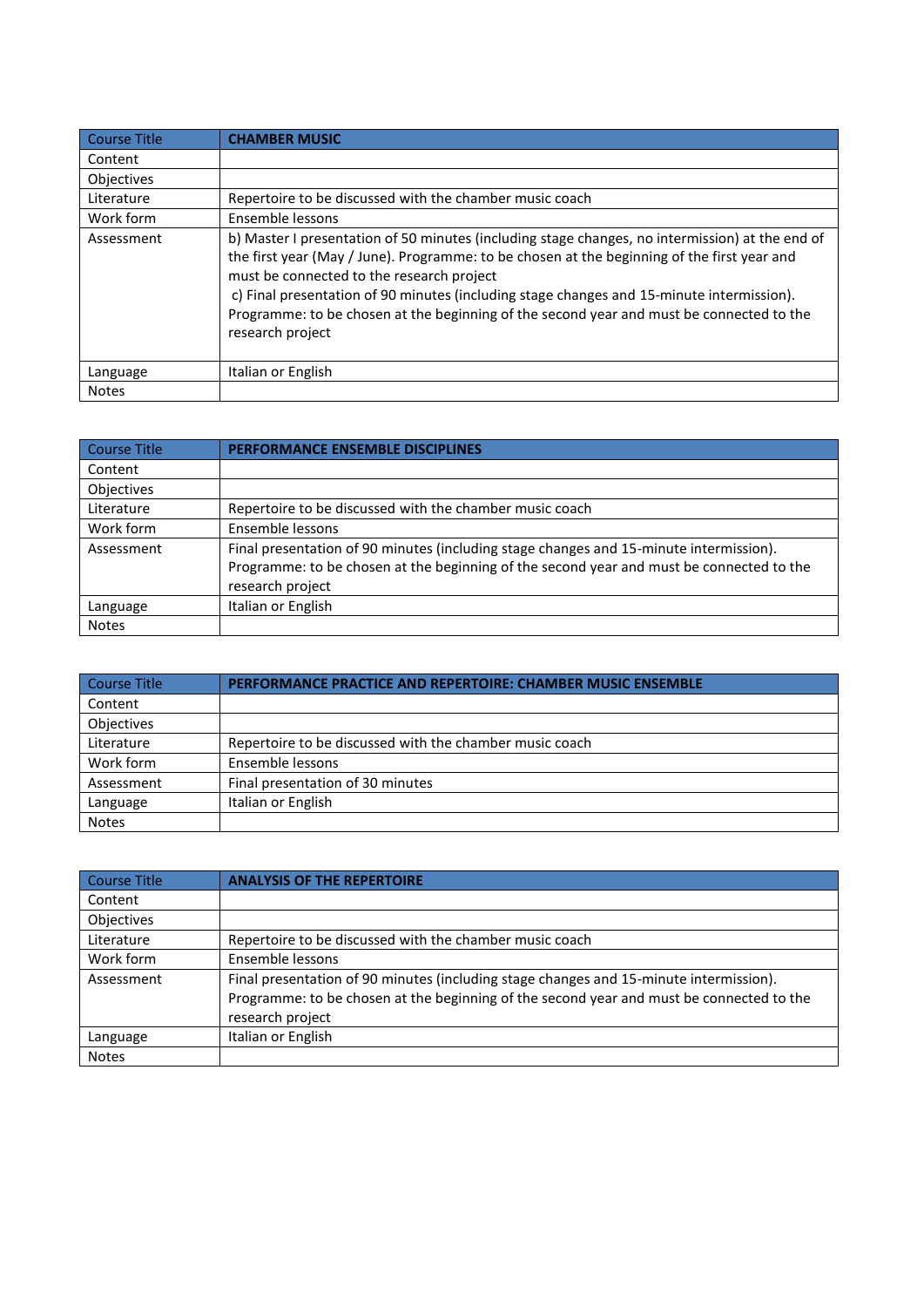### **2) INDIVIDUAL**

| Course Title      | SOLO INSTRUMENT PERFORMANCE PRACTICE (individual)                           |
|-------------------|-----------------------------------------------------------------------------|
| Content           | The focus of the course is individual lessons of instrument which includes: |
|                   | Repertoire studied by the group                                             |
|                   | Significant repertoire of one's own instrument<br>$\overline{\phantom{a}}$  |
|                   | Lessons have a duration of 90 minutes                                       |
| <b>Objectives</b> | High level of technique                                                     |
|                   | Ability to face an audience<br>$\overline{\phantom{a}}$                     |
|                   | Ability to organize one's own work and study<br>$\overline{\phantom{a}}$    |
|                   | High level of interpretative consciousness                                  |
| Literature        |                                                                             |
| Work form         | Individual lessons                                                          |
| Assessment        | Final presentation of 30 minutes                                            |
| Language          | Italian or English                                                          |
| <b>Notes</b>      |                                                                             |

# **3) FURTHER SUBJECTS**

| Course Title | <b>HISTORY OF MUSIC FORMS AND REPERTOIRES</b>                                                                 |
|--------------|---------------------------------------------------------------------------------------------------------------|
| Content      | The course consists of the analysis of the repertoires and harmonic structures of the works to<br>be studied. |
| Objectives   | Ability to analyse forms and harmony<br>Use this knowledge in performance practice                            |
| Literature   | Repertoire to be discussed with the chamber music coach                                                       |
| Work form    | Ensemble lessons                                                                                              |
| Assessment   | Analysis of an unknown piece and paper                                                                        |
| Language     | Italian or English                                                                                            |
| <b>Notes</b> |                                                                                                               |

| Course Title | <b>MUSIC COMPUTER TECHNOLOGY</b>                                                      |
|--------------|---------------------------------------------------------------------------------------|
| Content      | The course is organized in lessons of 90 minutes each. Its focus is the knowledge of: |
|              | Main tools of music writing                                                           |
|              | Main tools and methods of recording                                                   |
|              | Cooperation with professionals of this sector is planned                              |
| Objectives   | Knowledge of the systems of technological music writing                               |
|              | Knowledge of recording techniques                                                     |
|              | Ability to record your own performances                                               |
|              | Ability to evaluate quality of the recording                                          |
| Literature   |                                                                                       |
| Work form    | Ensemble lessons                                                                      |
| Assessment   | Presentation of a recording                                                           |
| Language     | Italian or English                                                                    |
| <b>Notes</b> |                                                                                       |